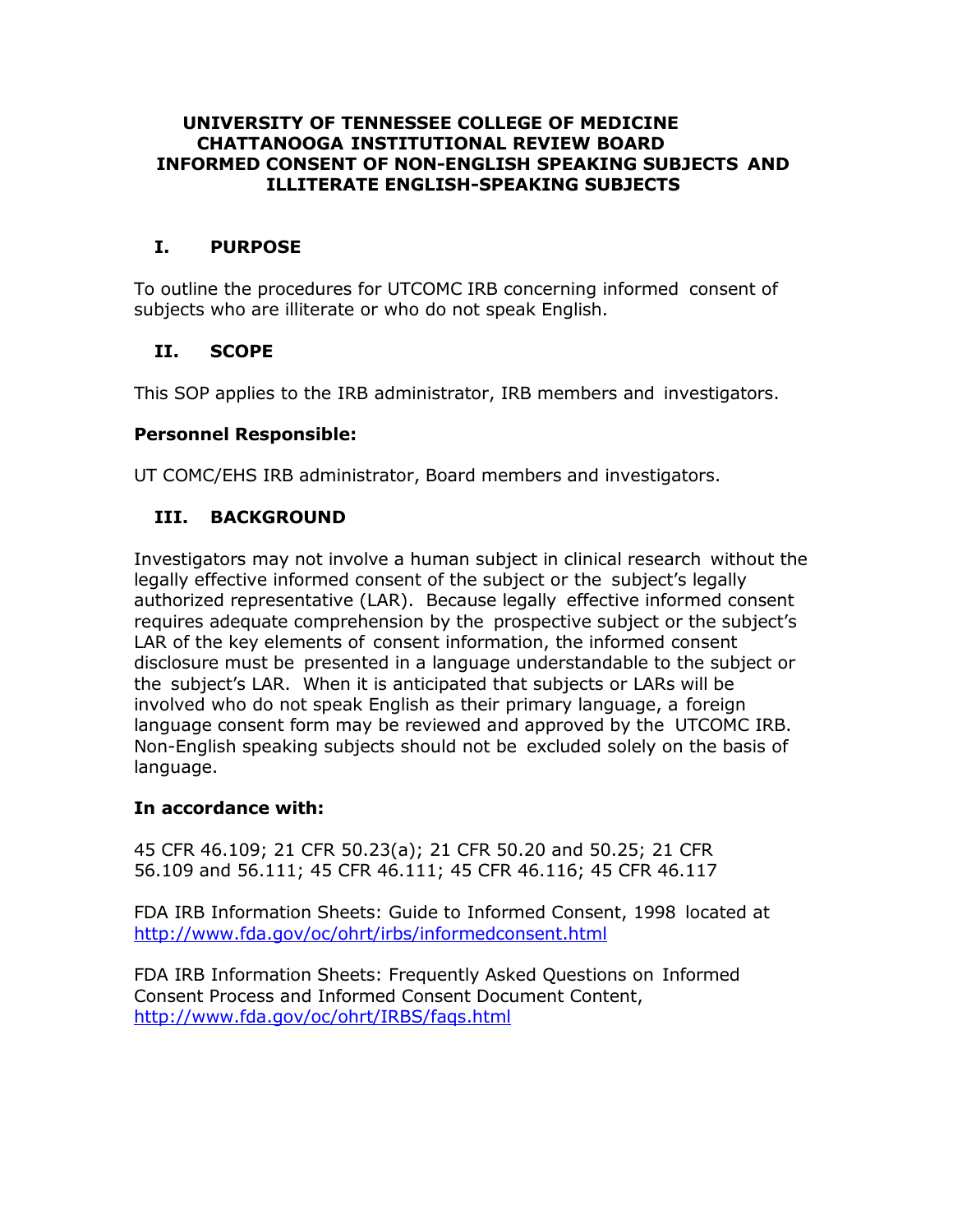OHRP Guidance on Informed Consent located at <http://www.hhs.gov/ohrp/policy/index.html#informed>

OHRP FAQs on Informed Consent located at <http://www.hhs.gov/ohrp/faq.html>

OHRP Guidance on Informed Consent of Subjects Who Do Not Speak English located at http://www.hhs/gov/ohrp/humansubjects/guidance/ic-non-e.htm

### *Compliance with this policy also requires compliance with state or local laws or regulations that provide additional protections for human subjects*

# **IV. PROCEDURE**

All provisions of the UTCOMC IRB Informed Consent SOP apply to this SOP.

- 1. Non-English speaking subjects: Consent written in language understandable to subject (preferred procedure)
	- a. When it is anticipated that subjects or LARs will be involved for whom English is not the primary language, informed consent information and the consent document must be provided in a language understandable to subjects or LARs and contain all elements necessary for legally effective informed consent.
	- b. A non-English certified translation of the English version of the IRB-approved informed consent document will be provided for review and approval by the IRB prior to use with prospective subjects.
	- c. The persons obtaining informed consent must be fluent in both English and the language of the subject or LAR, or be assisted by a certified interpreter. The interpreter must be designated as such a member of the research team. Family or friends of the prospective subject or LAR may not serve as interpreter.
	- d. It is not acceptable for a verbal translation of an English informed consent document to be substituted for a written translation.
	- e. Signatures:
		- i. The person obtaining consent as authorized by the protocol signs the consent form in the language that he/she understands. If the person obtaining consent speaks the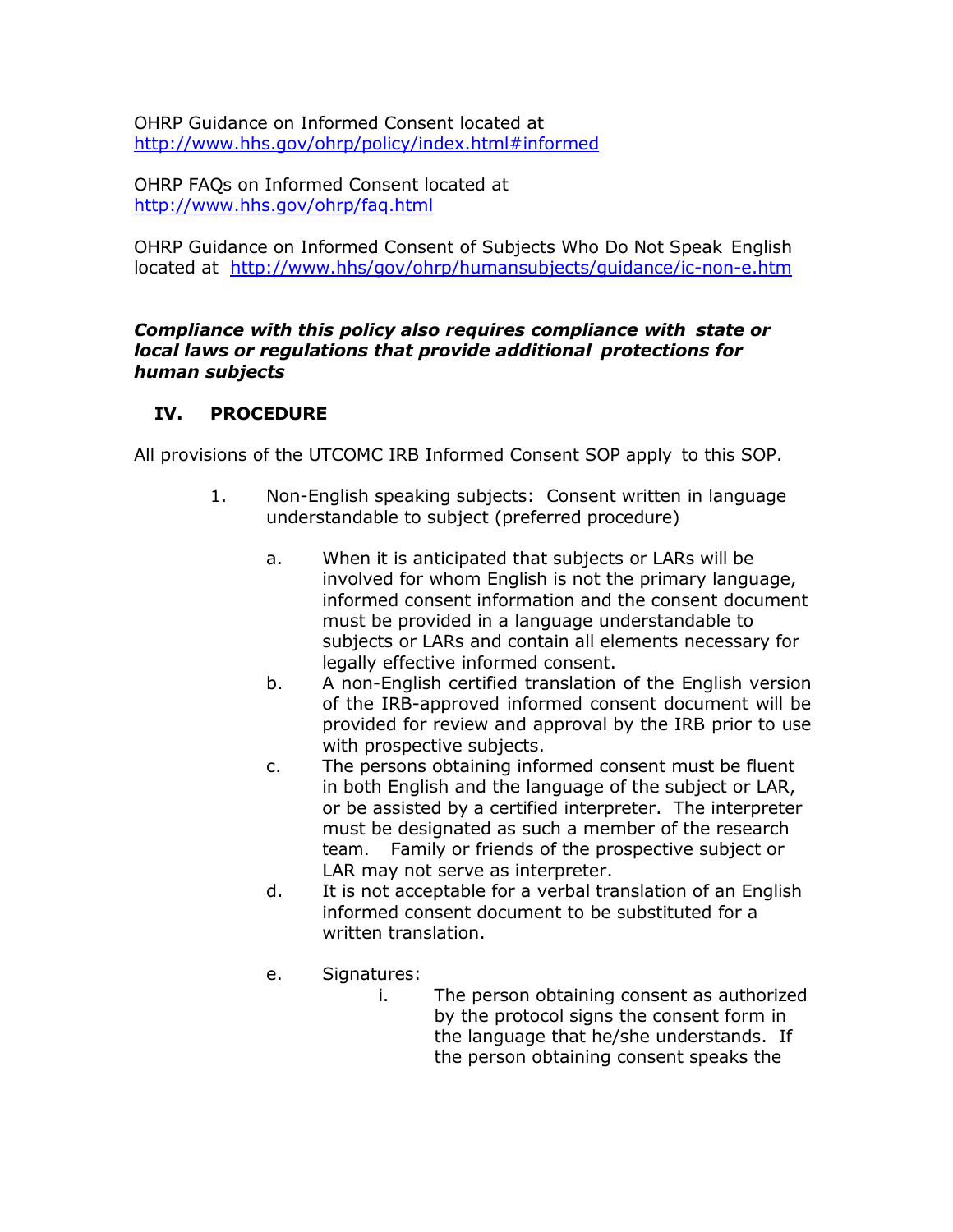language of the subject, he/she may sign the foreign language consent.

- ii. If a certified translator is utilized, the person obtaining consent signs the English version, the translator signs both the English and foreign language version.
- iii. The subject signs the consent is his/her primary language.
- iv. When the person obtaining consent is assisted by a translator, the translator may serve as the witness.
- v. When the EHS translator phone system is used, the phone translator may not serve as the witness; it must be someone in the room.
- f. After the informed consent signature has been obtained, the subject or his/her LAR will be given a copy of the signed informed consent document.
- 2. Non-English speaking subjects: Use of short form (see algorithm at end of this section;
	- a. In the event that a non-English speaking subject is unexpectedly encountered and there is not a written translation of the informed consent document, an oral translation may be utilized. The PI must carefully consider the risks associated with the research study and whether the non-English speaking subject fully comprehends the risks and benefits of participation. Failure to fully inform the subject or satisfactorily answer all the subject's questions may render the signature on the consent illegal and certainly constitutes an ethical dilemma.
	- b. Oral presentation of informed consent information is permitted in conjunction with a short form written consent document (stating that the elements of consent have been presented orally) and a written summary of what is presented orally.
	- c. A witness to the oral presentation is required, and the subject must be given copies of the short form document and the summary.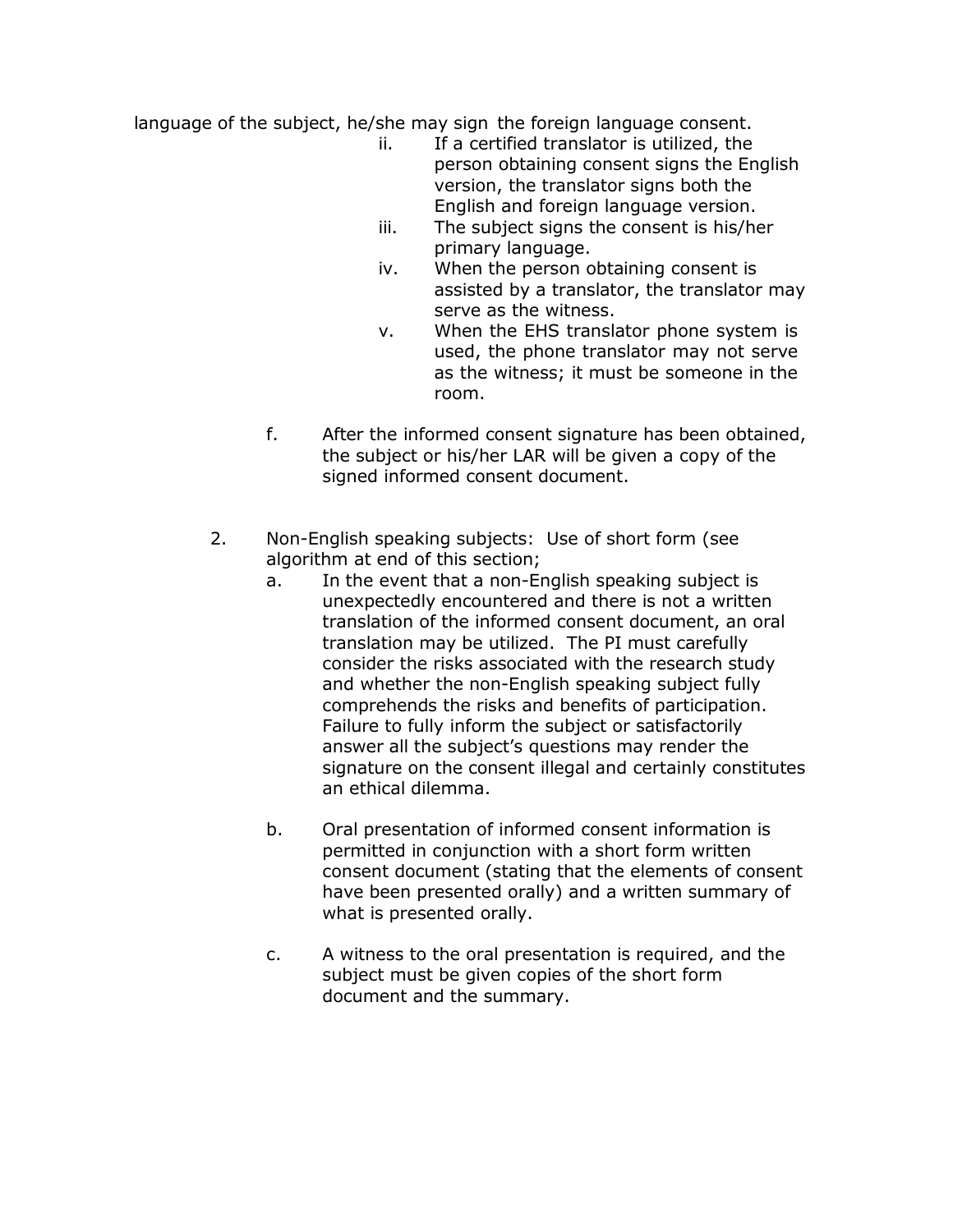- i. The oral presentation and the short form written document should be in a language understandable to the subject;
- ii. The summary (i.e., the English language informed consent document) should be signed by the person obtaining consent as authorized under the protocol;
- iii. The short form document and the summary should be signed by the witness. When the person obtaining consent is assisted by a translator, the translator may serve as the witness.
- d. The IRB must receive all foreign language versions of the short form document as a condition of approval under the provisions of 45 CFR 46.117(b)(2). Expedited review of these versions is acceptable if the protocol, the full English language informed consent document, and the English version of the short form document have already been approved by the convened IRB.
- e. After the informed consent signature has been obtained, the subject (or LAR) will be given a copy of the signed informed consent document and a full copy of the consent in the English language.
- 3. Illiterate English speaking subjects
	- a. Potential subjects who are mentally competent and understand English, but who do not read or write English or are physically disabled may be enrolled in research studies by "making or placing an X" on the consent document in the space for the participant signature after the study information has been reviewed with them.
	- b. An impartial witness is to be present to attest to the adequacy of the consent process and the subject's voluntary participation.
	- c. The individual obtaining the consent and the witness must sign the consent document in addition to the subject.
	- d. Upon verbal explanation, the potential subject should be able to:
		- i. Understand the concepts of the study;
		- ii. Understand the risk(s) and benefit(s) of being in the study;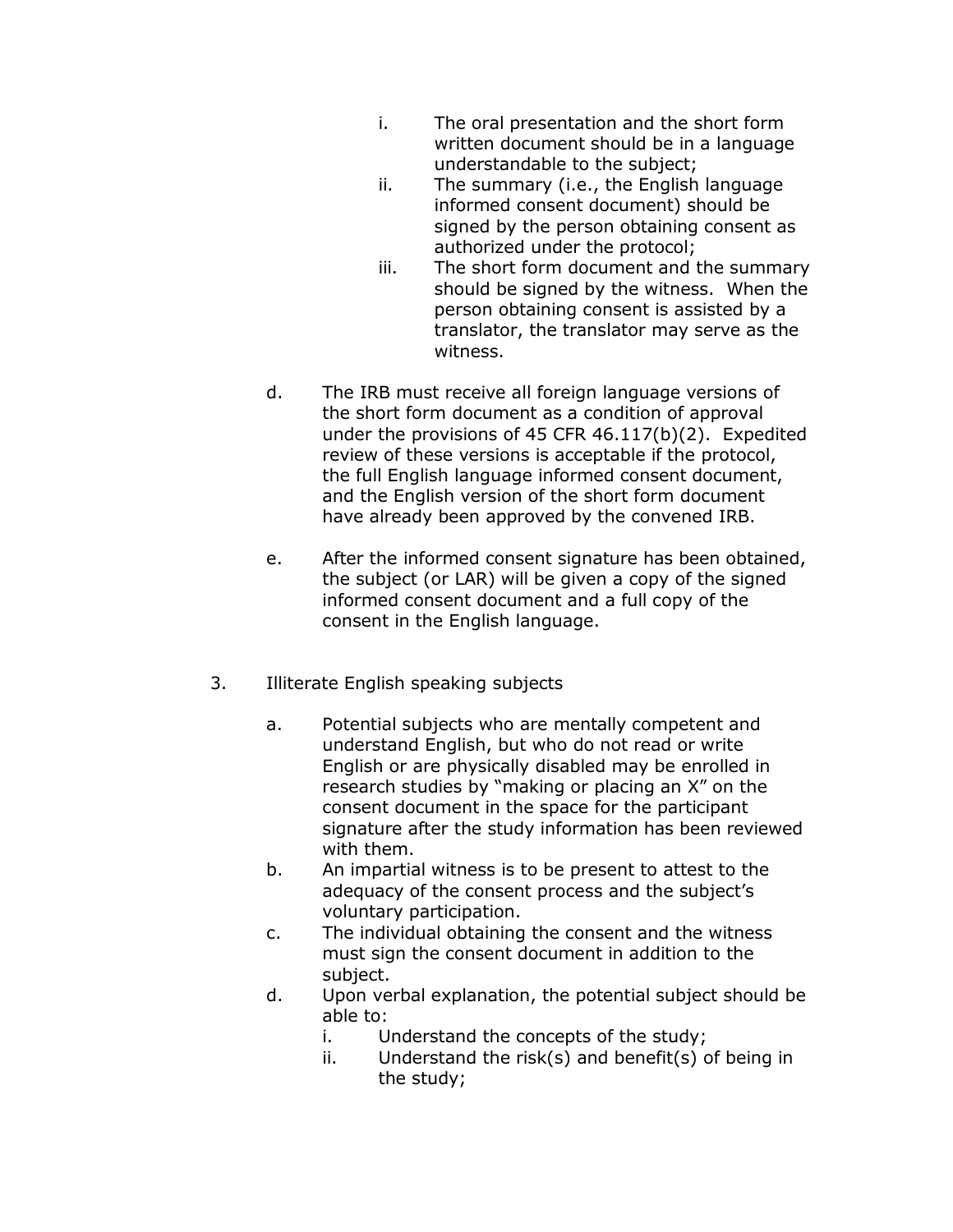- iii. Indicate approval or disapproval to enter the study.
- e. The person obtaining the consent should ascertain the above and document the method(s) utilized to communicate with the subject and the method(s) utilized by the subject to communicate agreement to enter the study.
- f. A signed copy of the informed consent document shall be given to the subject or his/her LAR.
- g. Video and audio taping of the process may be utilized with permission of the individual and in accordance with the institution's policies.